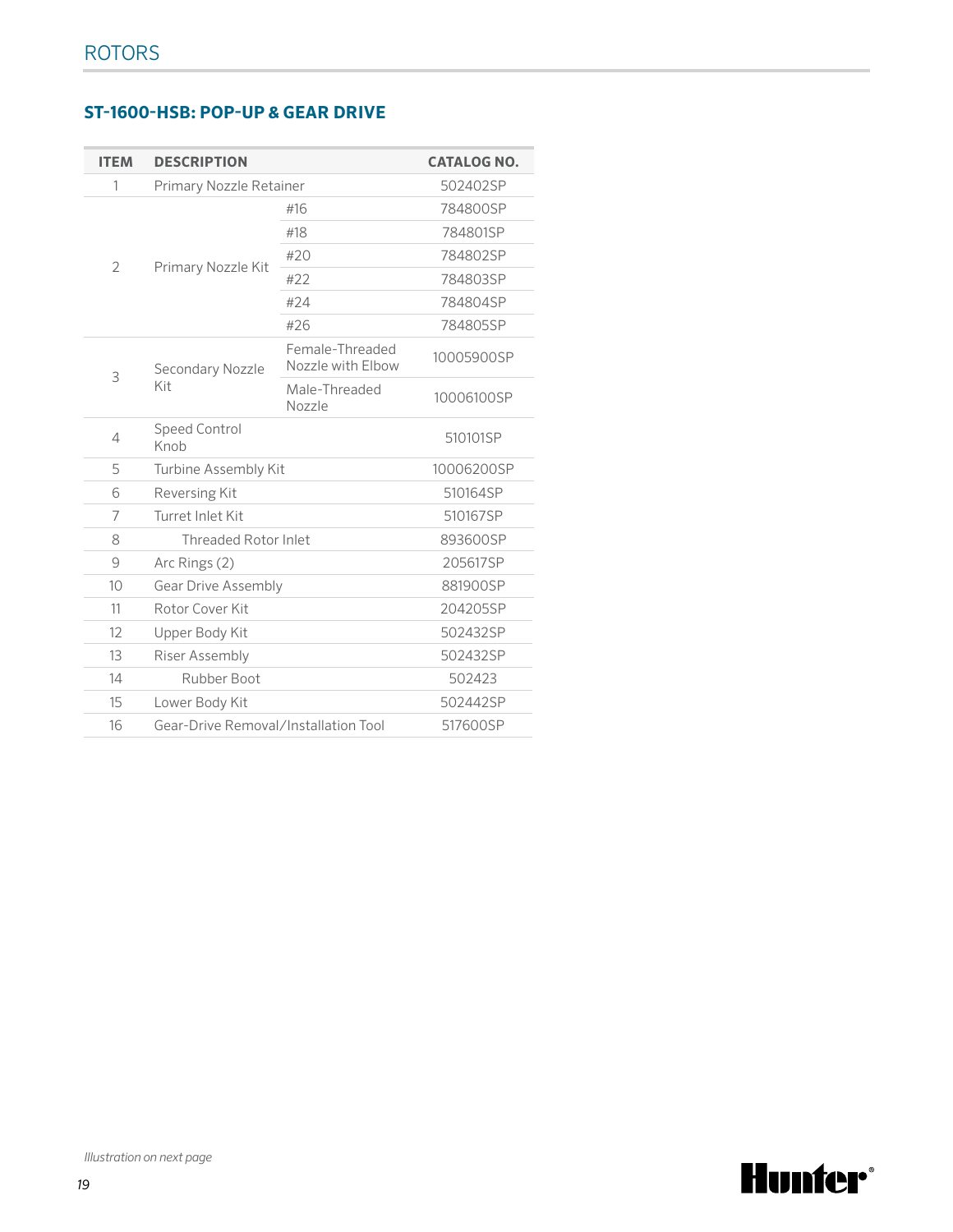## **ST-1600-HSB: POP-UP & GEAR DRIVE**

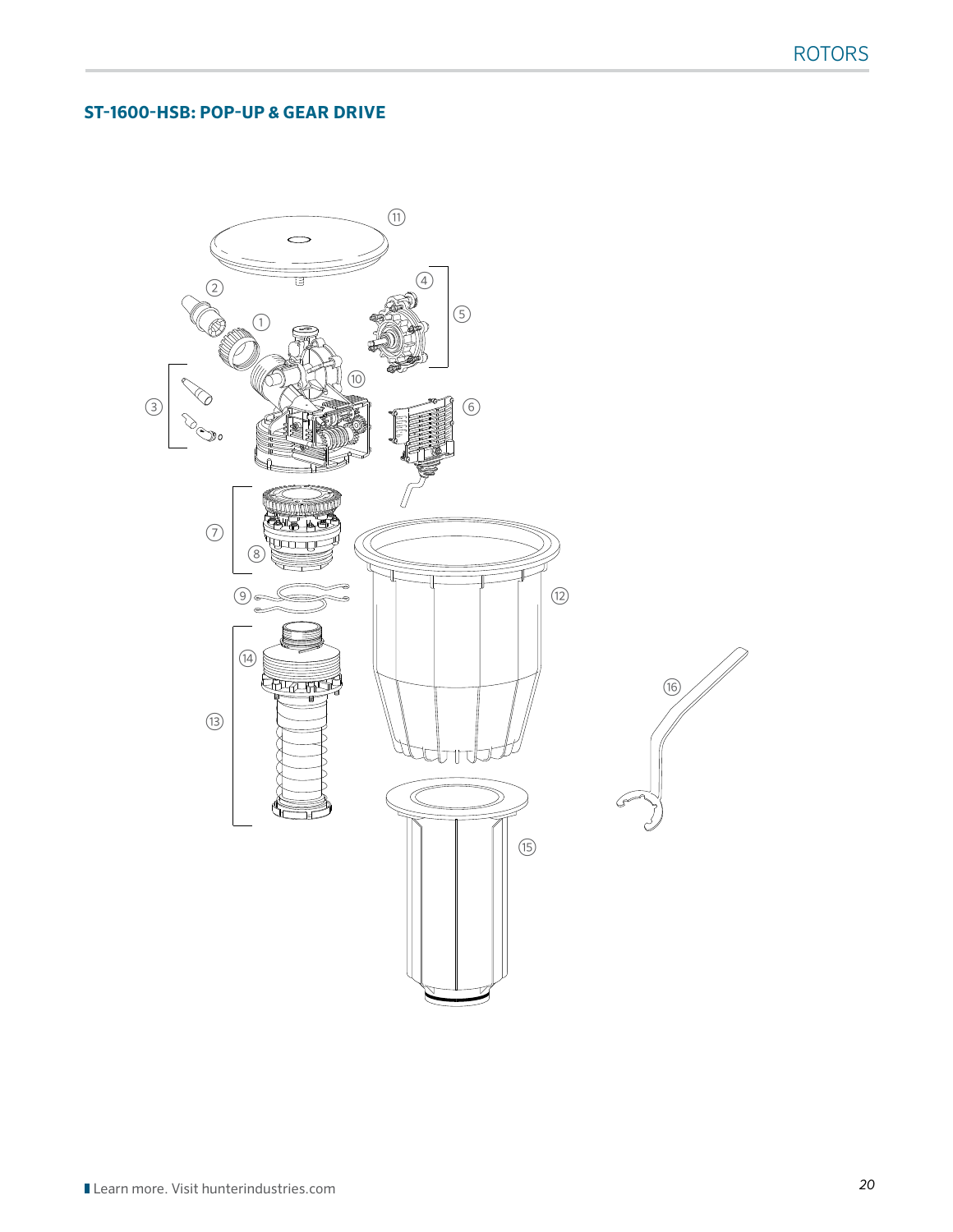## **ST-173026-B VAULT**

| <b>ITEM</b>   | <b>DESCRIPTION</b>                                     | <b>CATALOG NO.</b> |
|---------------|--------------------------------------------------------|--------------------|
|               | Body - Shell - 17" x 30" x 26" (43 cm x 76 cm x 66 cm) | 953300             |
| $\mathcal{D}$ | Cover - Half - Circular Cover Side                     | 953600             |
| 3             | Cover - Half - Rotor Side                              | 953800             |
| Δ             | Cover Circular - Small                                 | 910400             |